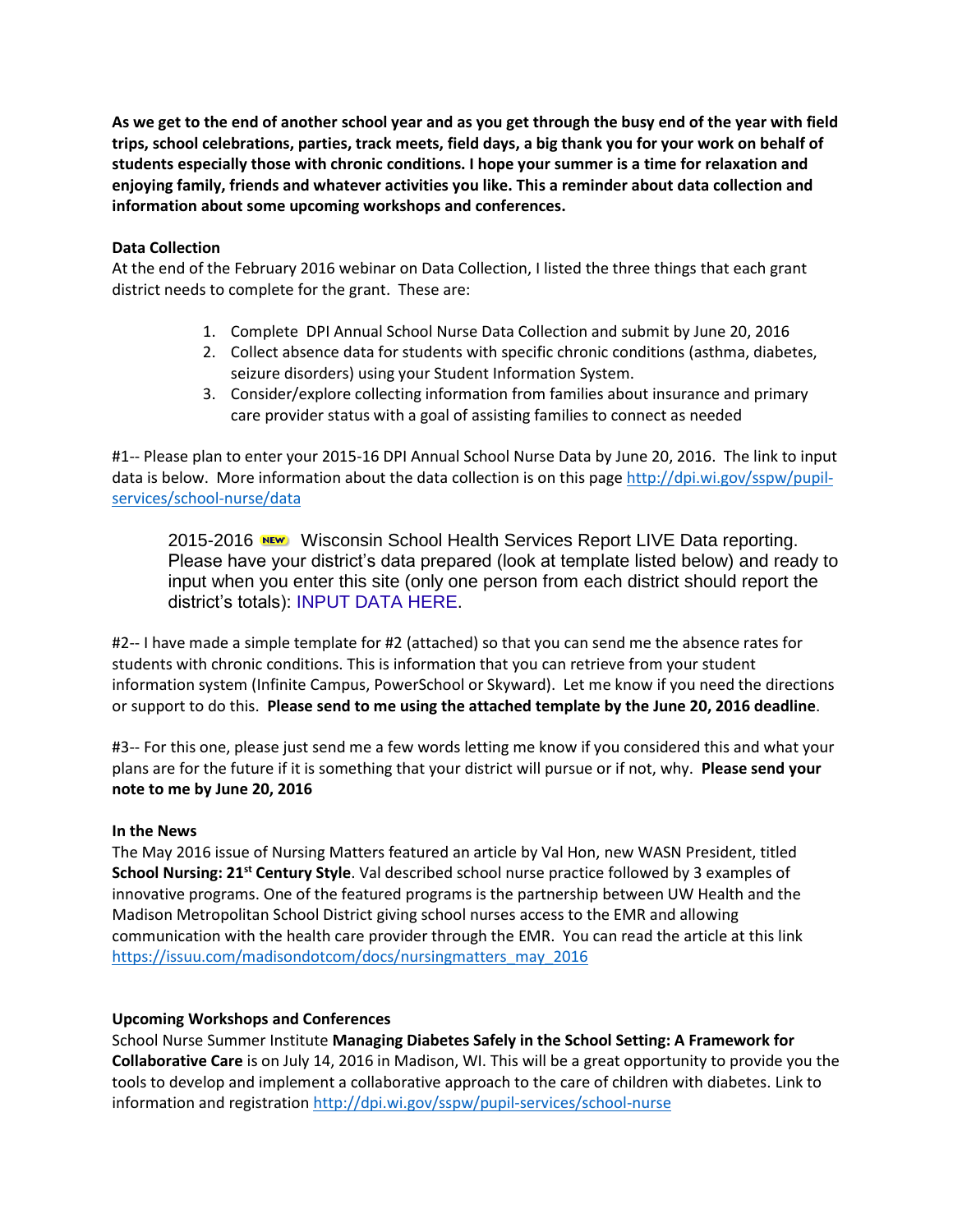See attached flyer for the **16th Annual Best Practices in Physical Education and Health** held July 19-21 in Stevens Point. Contact hours per local school district policy as well as university credit options are available for the conference. The conference organizers note

"We have 2 pre-conferences, 2 amazing national keynotes and state and national presenters for our breakout sessions. Our opening keynote, Paul Zientarski has done a Ted Talk and speaks internationally on physical activity and the brain."

See attached flyer for the Wisconsin Center for Nursing 6<sup>th</sup> annual conference **Nurses Leading Change to Advance Mental Health** on Monday, June 20 held at Waukesha County Technical College campus in Pewaukee. Participants earn 7 contact hours of Continuing Nursing Education credit. Registration deadline is 6/13/2016. Conference organizers say

Millions of Americans are affected by mental health conditions every year. The National Alliance on Mental Illness (NAMI) reports staggering numbers of individuals and families impacted by these conditions, with nearly 10 million adults living with a serious mental illness. Nurses can play a critical role to improve the quality of care for patients and their families. The theme of this year's conference, offered by the Wisconsin Center for Nursing, Inc., will address this important healthcare issue and focus on Nurses Leading Change to Advance Mental Health. The goal of the conference is to strengthen the competency of nurses (in ALL settings—including students, educators, and leaders) for integrating mental health concepts to improve the outcomes for patients and their families across the lifespan.

These upcoming webinars on the **Every Student Succeeds Act** might be on interest to you, particularly the final one on August 25 which will address activities that support safe and healthy students.